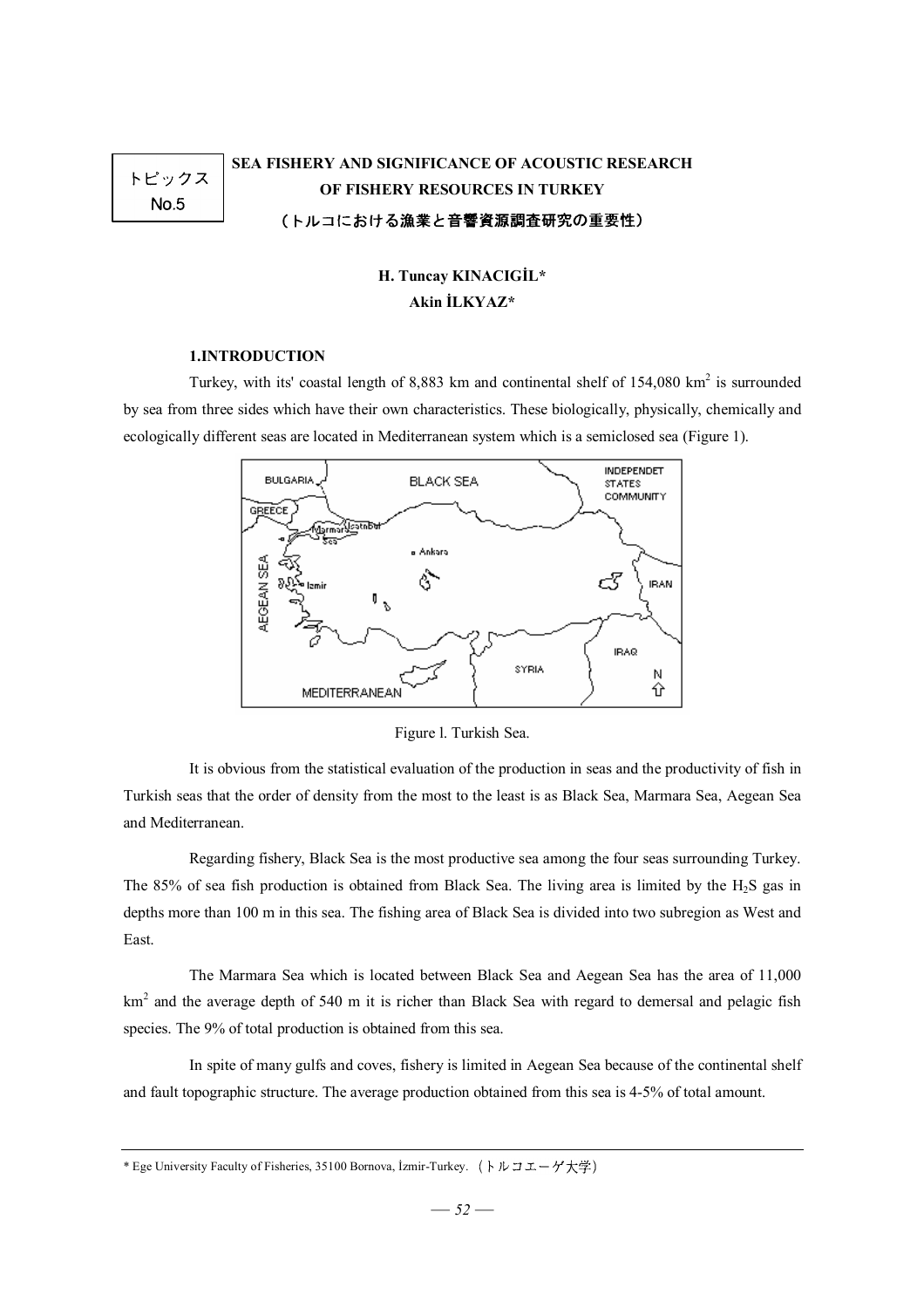Mediterranean has the least productivity among the seas surrounding Turkey. But it has the most number of fish species. Its' portion in total production is approximately 3% (Figure 2).



Figure 2. The Distribution of Total Sea Fish Production.

Since, the seas surrounding Turkey are semi-closed and have the appearance of inside sea, Turkish fishery is named as Inshore (short distance) and Coastal (medium distance) Fishery.

The purpose of these studies and investigations is to put forth the actuel position of Turkish fisheries for consideration. As the result of the data about our fisheries, one of the main problems of our fishery is uncontrolled fishery (catching) without taking the actuel stock amount into consideration. The lack of experienced staff is the most important problem in stock estimation. Due to the results of this research, an application to Japanese government was made while searching for a possibility to make some studies in developed countries. Some researches to get some experience especially about estimating pelagic fish stocks was made in National Research Institute of Fisheries Engineering in Japan with the help of Science and Technology Agency of Japan.

## **2.THE STRUCTURE OF SEA FISHERY IN TURKEY**

#### **2.1.The Developings in Sea Fishery**

The hunting fleet Turkey have began to make progress especially since the end of World War II. These developings can be categorized into five main titles.

-The boats constructed of sheet iron took the place of wooden boats. The lengths of boats changed to 20-40 m from 8-10 m.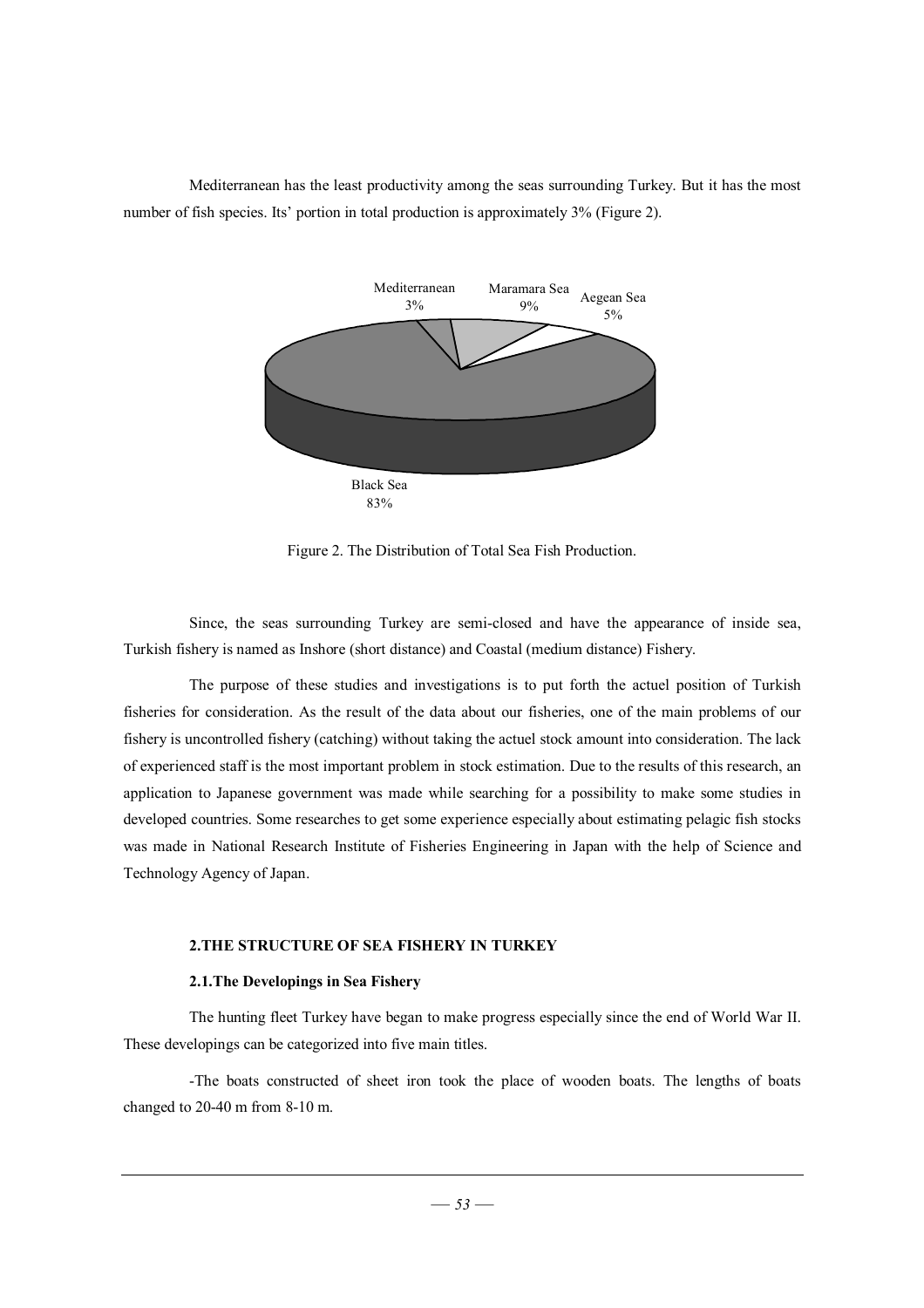-The fishing vessels constructed of sheet iron took the place of wooden boats. The lengths of fishing vessels changed to 20-40 m from 8-10 m The motors of 400-1000 HP have been used instead of rowing.

-The nets are being made of nylon and in large sizes (800-1000 m of length and 120-150 m depth) instead of cotton and small sizes (100-120 fathoms of length and 15-20 fathoms of depth).

-The fish groups which were previously allocated according the experiences of fishermen are now being determined by echo-sounder and sonars.

-The nets are being lifted with modem cranes and net pulleys instead of manpower.

-The short distance communications which were previously performed by light movements are now replaced with WHF, CB, radiotelephones and coastal radios.

#### **2.2.The Definition of Sea Fishery in Turkey**

The fishery in sea waters encircling Turkey can be categorized into two main groups as Inshore Fishery and Coastal Fishery.

The Inshore Fishery is a daily fishery and performed by the Boats of 5-12 m length and 10-70 HP.

The fishing instruments used are trawl, longline, surface and deep nets with wide-mesh and without wide-mesh, casting net, small seine net.

During the Inshore Fishery in the areas very near to coast, fishing is performed especially in the areas very near the ports, where the fish is sold by the boats catching in 30-40 m depth with the deep nets and the boats catching in 100 m with fishing lines.

The 83% of total fishing vessels are the Inshore Fishing Boats. But the portion of this fishery in total production is just 10%.

The main fish species catched by the Inshore Fishing Boats are red mullet (*Mullus barbatus*), Striped red mullet (*Mullus surmuletus*), Gilt-head sea bream (*Sparus aurata*), Pandora (*Pagellus erythrinus*), Grey mullet (*Mugil cephalus* and *Liza spp*.) European sea bass (*Dicentrarchus labrax*), Saddled bream (*Oblada melanura*), Dogs-teeth dentex (*Dentex dentex*), Sea bream (*Pagrus pagrus*), Blue spotted sea bream (*Sparus ehtenbergi*), Salema (*Salpa sarpa*), Two-banded sea bream (*Diplodus vulgaris*).

The number of Inshore Fishery Boats in Turkey between 1986-1993 years are belown in Table l.

The catching duration of Coastal Fishery Vessels are longer and the catching areas are changing due to the behaviours of fish groups.

This kind of fishing is industrial and performed by Trawlers and Purseseiner.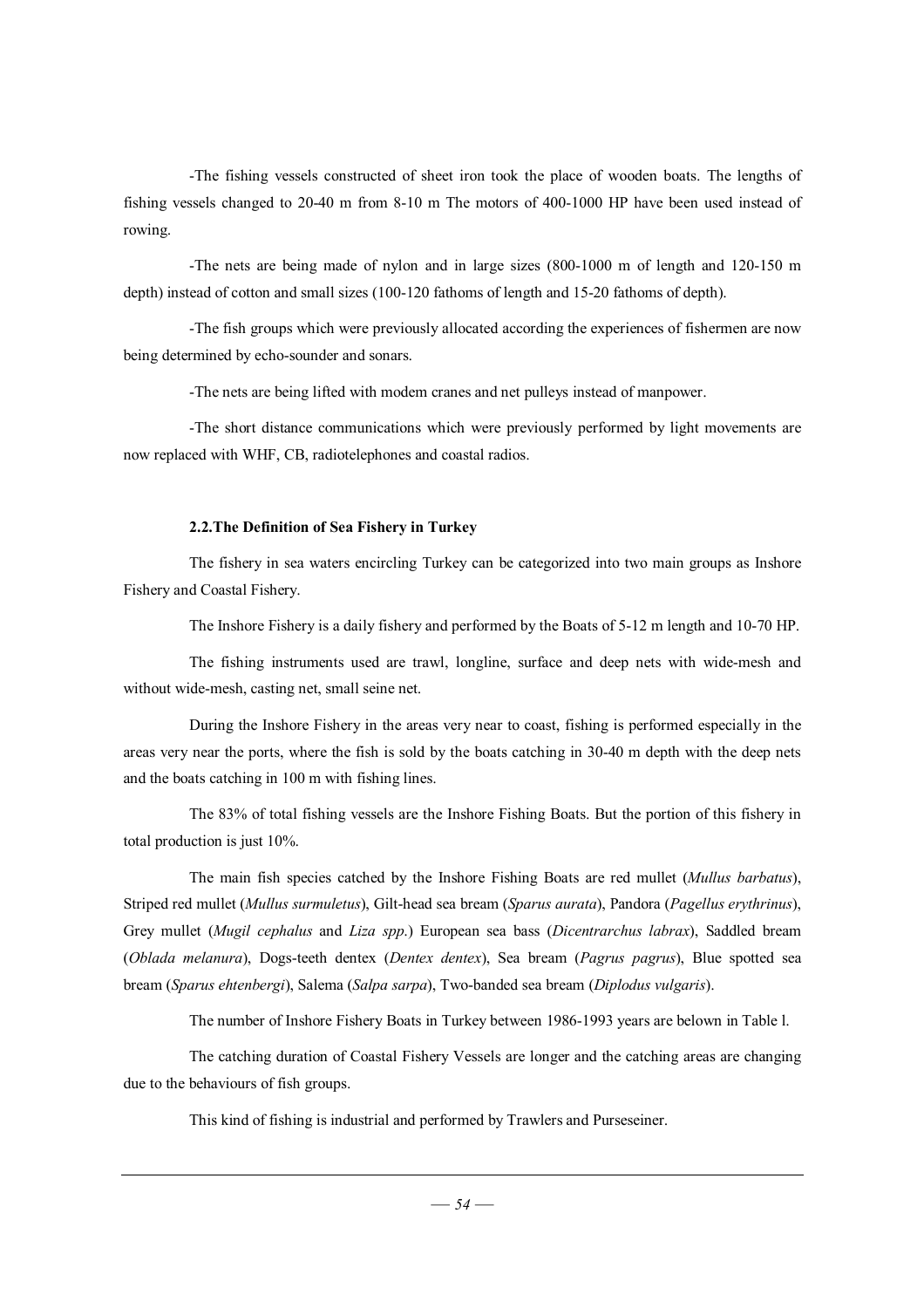| Year | Total | East Black Sea | <b>West Black</b> | Marmara Sea | Aegean Sea | Mediterranean |
|------|-------|----------------|-------------------|-------------|------------|---------------|
|      |       |                | Sea               |             |            |               |
| 1986 | 7336  | 2254           | 680               | 2447        | 1135       | 820           |
| 1987 | 7020  | 2376           | 535               | 2992        | 966        | 851           |
| 1988 | 7619  | 2307           | 669               | 2550        | 968        | 1125          |
| 1989 | 7203  | 2219           | 572               | 2419        | 975        | 1018          |
| 1990 | 7196  | 2092           | 529               | 2537        | 957        | 1081          |
| 1991 | 7514  | 2308           | 540               | 2498        | 1172       | 996           |
| 1992 | 6390  | 1905           | 514               | 1684        | 1308       | 979           |
| 1993 | 6941  | 2018           | 800               | 1206        | 1915       | 1002          |

Table l.The Inshore Fishery Boats in Turkey (1986-1993).

The main pelagic fish species catched by Coastal Fishery Vessels are Atlantic horse-mackerel (*Trachurus trachurus*), Mediterranean horse-mackerel (*Trachurus mediterraneus*), European anchovy (*Engraulis encrasicholus*), European pilchard (*Sardina pichardus*), Atlantic bonito (*Sarda sarda*), Bluefish (*Pomatomus saltator*), Chup mackerel (*Scomber japonicus*), Mackerel (*Scomber scombrus*), Bogue (*Boops boops*), Atlantic bluefish tuna (*Thunnus thynnus*), Grey mullet (*Mugil cephalus* and *Liza spp.*) and the main demersal fishes are, Red mullet (*Mullus surmuletus*), Pandora (*Pagellus erythrinus*), Dover sole (*Solea vulgaris*), Flounder (*Platichthys flesus*), Turbot (*Psetta maxima*), Poor-cod (T*risopterus minitus capelanus*) Hake (*Merluccius merluccius*) and Prawn (*Penaeus spp.*).

More than 90% of pelagic fish production in Turkish sea waters is performed by Purseseiner fishery. The Purseseiner fishery is especially concentrated in Black Sea and Marmara Sea. Each of the Purseseiner catching in Black Sea and Marmara Sea has at least one carrier vessels.

The lengths of Purseseiner are between 18-32 m and the powers between 250-850 HP. The Purseseiner nets loaded by these vessels have the dimensions of 600-1200 m, length and 100-150 m depth. Most of the Purseseiner catching in West Black Sea and Marmara have the special nets for European anchovy and European pildchard beside the nets for Atlantic bonito, Atlantic bluefish tuna.

There are fish detectors in all the Purseseiner catching fishing vessels in order to observe the pelagic fish. There are Multi Beam Sonars in 80% of these fishing vessels which are used to observe the fish horizontally. In most of these boats, there are VHF radiophones. The Purseseiner net which is surrounding the fish groups is loaded up mechanically by hydrolic net pulleys (Powerblocks) and winches.

The Purseseiner of 23-22 m length can be catched continuously for 3-7 days. The number of Purseseiner in Turkey betvveen 1986-1993 is shown in Table 2.

The Carrier Vessels transport the catched fish to the marketing port. The loading capacity of these fishing vessels is between 20-40 ton/fish. The lengths are between 15-24 and the powers are between 150- 300 HP.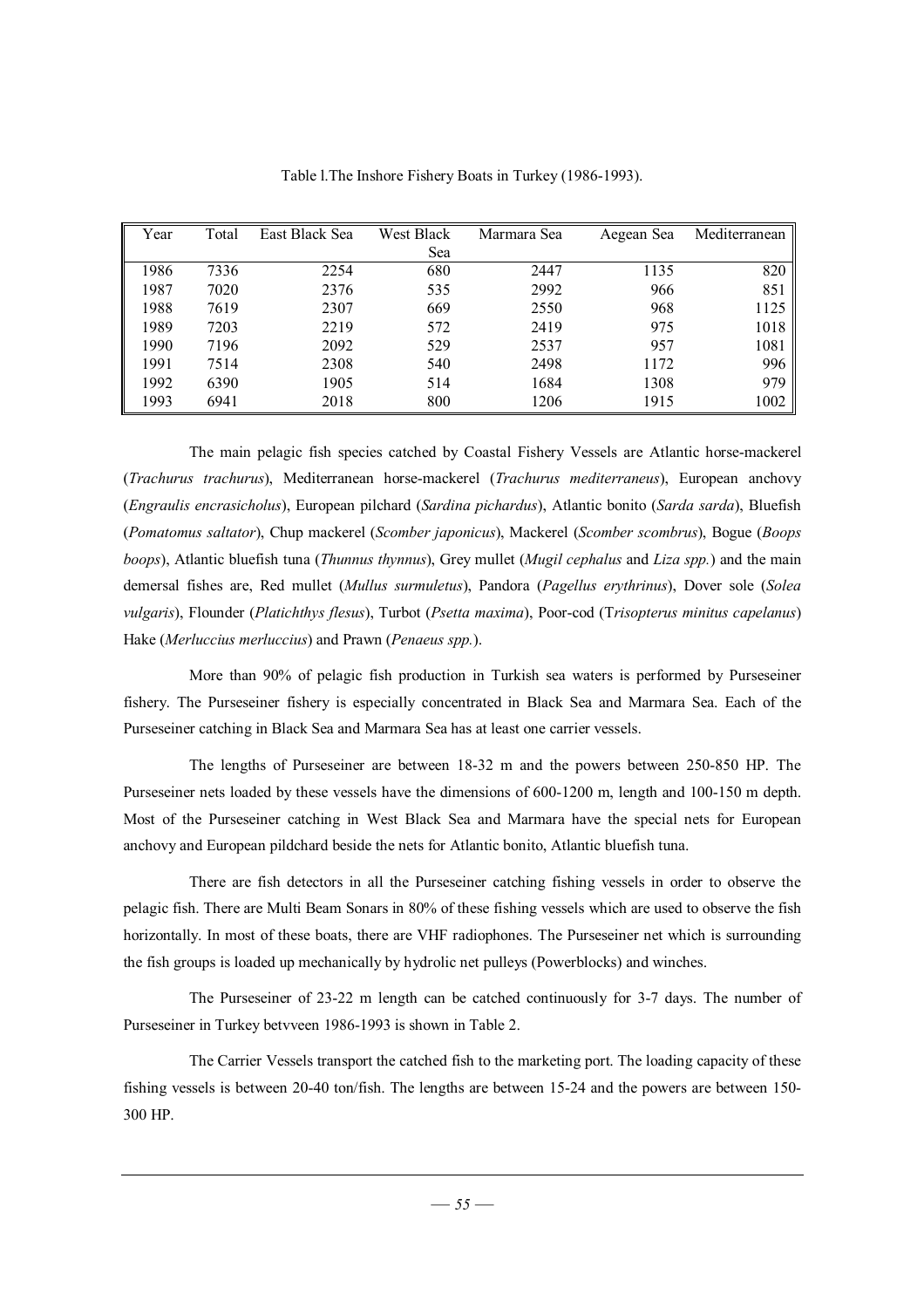| Year | Total | East Black Sea | West Black | Marmara Sea | Aegean Sea | Mediterranean |
|------|-------|----------------|------------|-------------|------------|---------------|
|      |       |                | Sea        |             |            |               |
| 1986 | 560   | 108            | 24         | 362         | 59         |               |
| 1987 | 554   | 120            | 30         | 330         | 56         |               |
| 1988 | 426   | 83             |            | 279         | 34         | 19            |
| 1989 | 605   | 97             | 29         | 416         | 52         |               |
| 1990 | 457   | 111            | 14         | 276         | 33         | 23            |
| 1991 | 426   | 113            | 18         | 227         | 51         |               |
| 1992 | 612   | 131            | 32         | 403         | 40         | 15            |
| 1993 | 615   | 112            | 175        | 216         | 94         | 18            |

Table 2.The Purseseiner in Turkey (1986-1993).

The Purseseiner in Black Sea and Marmara Sea have at least one Carrier Vessels boat for transportation. But the daily productivities of the Purseseiner boats in Aegean Sea and Mediterranean Sea don't necessitate this kind of Carrier Vessels. But there are l or 2 small Carrier Vessels of 8-12 m together with the Purseseiner in Aegean Sea and Black Sea in order to carry especially the European sardina species.

The fish catched by the Purseseiner in Aegean Sea and Black Sea is transported to the marketing port in the deposit box of the boat.

The number of Carrier Vessels in Turkey between 1986-1993 is shown in Table 3.

More than 90% of demersal fish production in Turkish sea waters is obtained from Trawl Fishery which is concentrated especially in Black Sea, Aegean Sea and Mediterranean in order. The Trawl Fishery is forbidden in Marmara Sea which is accepted as inside sea.

It is free to catch by Trawler in the areas 3 miles faraway from the coasts in sea waters but Marmara Sea.

The length of Trawlers are between 15-25 m and the powers are between 150-500 HP. All the Trawlers are loading the nets from the back side of the boats.

All the Trawlers have their own echo-sounders, radars and VHF radiotelephones. Furthermore, there are holds large enough to keep the catched fish is cold air in these fishing vessels.

The amount of mesh in Trawlers is between 500-800.

The area of Trawl Fishery is limited to 100 m depth at Black Sea since there is no life after 100 m depth. The Trawlers in Black Sea have been going to the off-shore waters of Bulgaria, Romania and Russia in order to catch Sturgeon and Turbot.

The Trawlers can catch in these water continuously for at least one week.

Some of the Trawlers in Aegean Sea and Mediterranean are large enough to be catched in 150- 200 m depth and have technical capacities.

The number of Trawlers in Turkish sea waters between 1986-1993 are shown in Table 4.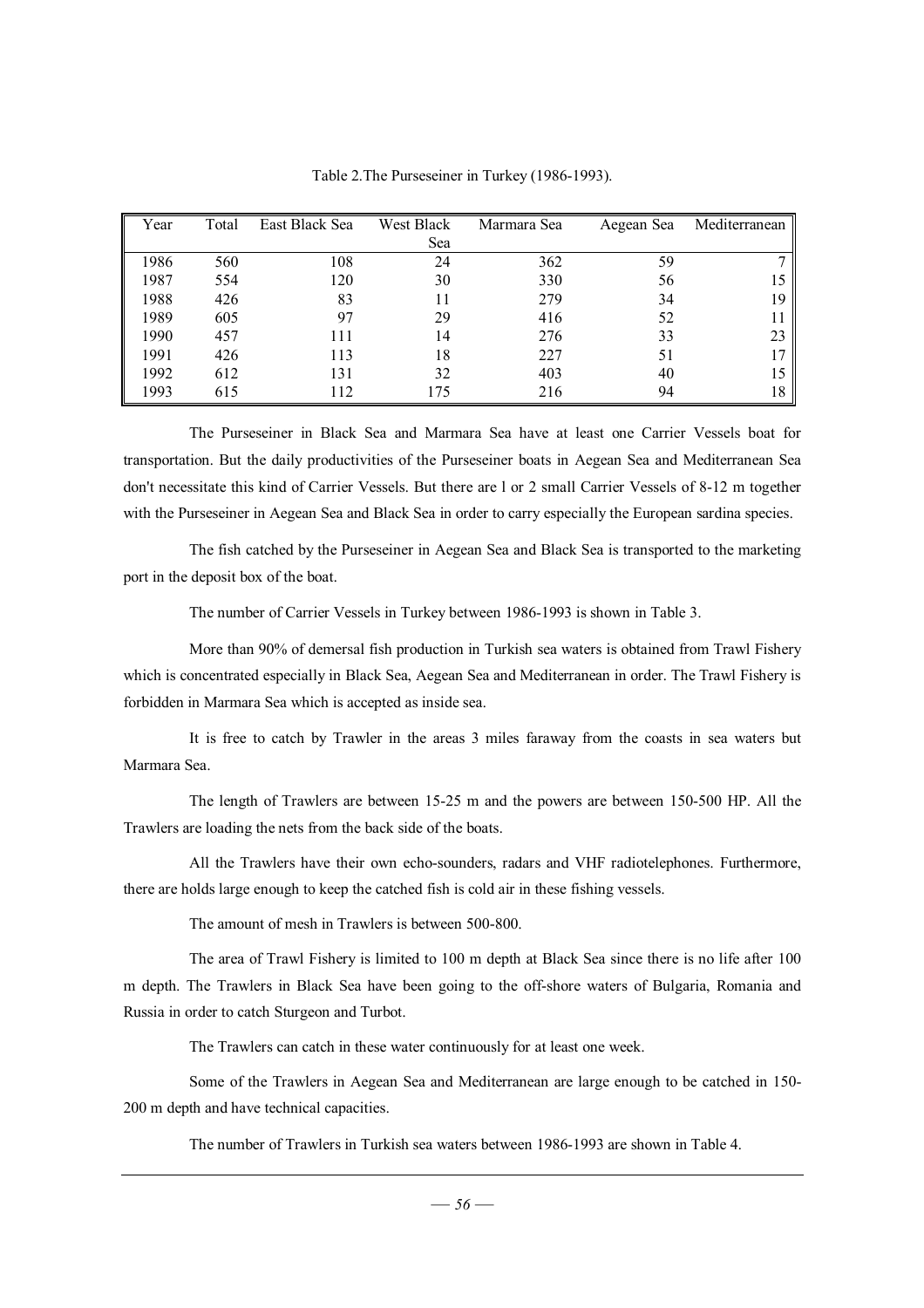| Year | Total | East Black Sea | West Black | Marmara Sea | Aegean Sea | Mediterranean |
|------|-------|----------------|------------|-------------|------------|---------------|
|      |       |                | Sea        |             |            |               |
| 1986 | 496   | 189            | 45         | 148         | 98         | 16            |
| 1987 | 466   | 148            | 8          | 101         | 209        |               |
| 1988 | 389   | 111            |            | 144         | 132        |               |
| 1989 | 239   | 82             |            | 71          | 81         |               |
| 1990 | 613   | 236            |            | 148         | 225        |               |
| 1991 | 225   | 55             |            | 46          | 116        |               |
| 1992 | 253   | 87             |            | 132         | 34         |               |
| 1993 | 214   | 75             | 29         | 102         |            |               |

Table 3.The Carrier Vessels in Turkey (1986-1993).

Table 4.The Trawlers in Turkey (1986-1993).

| Year | Total | East Black Sea | West Black | Aegean Sea | Mediterranean |
|------|-------|----------------|------------|------------|---------------|
|      |       |                | Sea        |            |               |
| 1986 | 269   | 66             | 167        | 30         | 63            |
| 1987 | 544   | 53             | 325        | 72         | 94            |
| 1988 | 270   | 47             | 114        | 23         | 86            |
| 1989 | 441   | 51             | 193        | 36         | 161           |
| 1990 | 483   | 165            | 186        | 28         | 104           |
| 1991 | 481   | 58             | 209        | 51         | 194           |
| 1992 | 532   | 207            | 180        | 42         | 103           |
| 1993 | 531   | 154            | 247        | 31         | 99            |

# **3.SEA FISH PRODUCTION IN TURKEY**

The production of sea fish in Turkey between 1986-1993 is shown in Table 5.

As it is clear from the statistics about the production of sea fish from 1986 to 1993, the values which increased by 1988 had decreased considerably from that years.

The production values of Inshore Fishery boats which forms the 5% of total production between (1986-1993) is as shown in Table 6.

The increasion which began in 1984 had began to decline from 1988. But there is not much difference between the totals of fishing vessels per years. The values obtained are approximately equal to the 10% of the production of Trawlers and Purseseiners. Because the results of statistical study including the years between 1986-1993 had shown that only 10% of the total fish production is from Inshore Fishery Boats.

Since the great majority of sea fish production in Turkey is obtained from Trawlers, Purseseiners the Inshore Fishery with its' 10% value doesn't mean much for fishing industry.

In our opinion, the financially little contribution of inshore fishing to the economy should be increased by maintaining national support as it is done in many developed countries.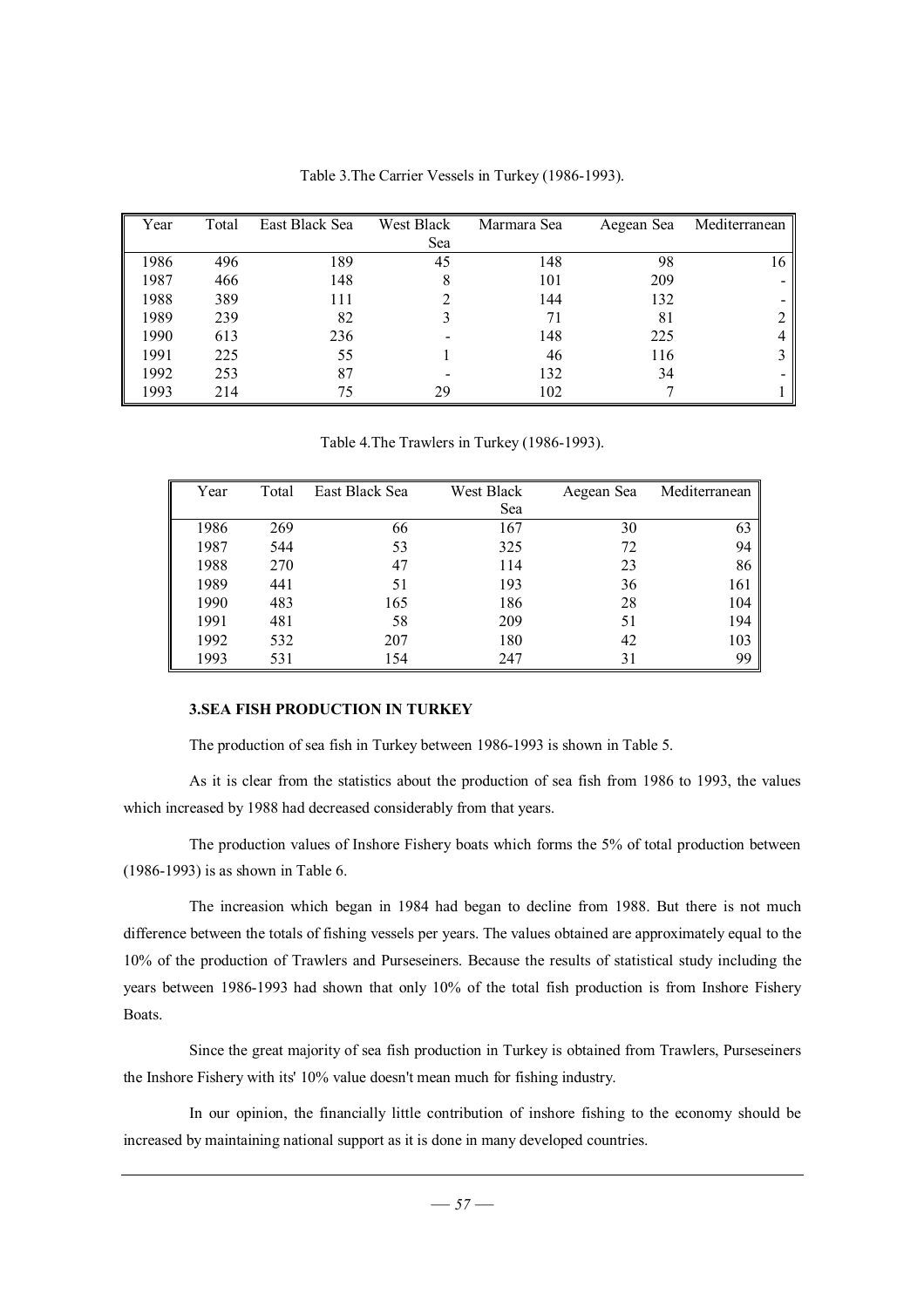| Year | Total  | East Black Sea | West Black | Marmara Sea | Aegean Sea | Mediterranean |
|------|--------|----------------|------------|-------------|------------|---------------|
|      |        |                | Sea        |             |            |               |
| 1986 | 525381 | 297940         | 140979     | 50377       | 22024      | 14061         |
| 1987 | 562697 | 318915         | 151853     | 56190       | 22665      | 13074         |
| 1988 | 580701 | 352487         | 127913     | 53791       | 31505      | 15005         |
| 1989 | 361770 | 179130         | 85040      | 36892       | 37647      | 23061         |
| 1990 | 297123 | 105478         | 94352      | 42064       | 31731      | 23498         |
| 1991 | 290046 | 115177         | 67479      | 38505       | 43940      | 24945         |
| 1992 | 366060 | 185138         | 46577      | 36630       | 55801      | 41914         |
| 1993 | 453123 | 225979         | 76960      | 47733       | 60162      | 42289         |

Table 5. Sea Fish Production in Turkey (tons).

Table 6.The production values of Inshore Fishing Boats (1986-1993, tons).

| Year | Total | East Black Sea | West Black | Marmara Sea | Aegean Sea | Mediterranean |
|------|-------|----------------|------------|-------------|------------|---------------|
|      |       |                | Sea        |             |            |               |
| 1986 | 25489 | 11866          | 7239       | 2980        | 2064       | 1340          |
| 1987 | 25240 | 11102          | 6977       | 3599        | 2212       | 1350          |
| 1988 | 27008 | 9958           | 10432      | 3220        | 2108       | 1290          |
| 1989 | 26316 | 9588           | 9679       | 3006        | 2568       | 1480          |
| 1990 | 22308 | 7198           | 8175       | 2591        | 2745       | 1598          |
| 1991 | 19940 | 6570           | 6339       | 2116        | 3295       | 1620          |
| 1992 | 16144 | 5329           | 5134       | 1711        | 2663       | 1307          |
| 1993 | 22599 | 7458           | 7186       | 2329        | 3729       | 1831          |

The Inshore Fishing Vessels in Turkey are dimensionally small. The great majority of input is used to diesel fuel and other expenses and so this kind of fishing is not economic. The fisherman who couldn't earn enough wouldn't make his boat bigger and more modernized. But in case of earning much money, the production level would be higher. Because according to the stock estimations, Inshore Fish amount is more than that of Off-shore Fish (That it's forbidden for the industrial fishings vessels to approach shore less than 3 miles is supposed to be the major effect). This stock should be catched and contribute to economy. In spite of catching, it is not sufficient. Licences should be given to more modern and bigger fishing vessels rather than small ones. This idea should be supported by government and fishermen who get tired of doing this job should be encouroged to join together to have bigger and modernized fishing vessels and to produce more.

On the other hand, the set net system which has not been used in our coasts, yet, should be used for the development of Inshore Fishing. Besides, the economic cooperation of fishermen could be advantageous. Because this is no such cooperation in our country. But the industrial fishing vessels have to such cooperations.

The production values of Trawlers and Purseseiners + Carrier Vessels from 1986 to 1993 which constitute the 90% of total sea fish production in Turkey is shown in Table 7, 8.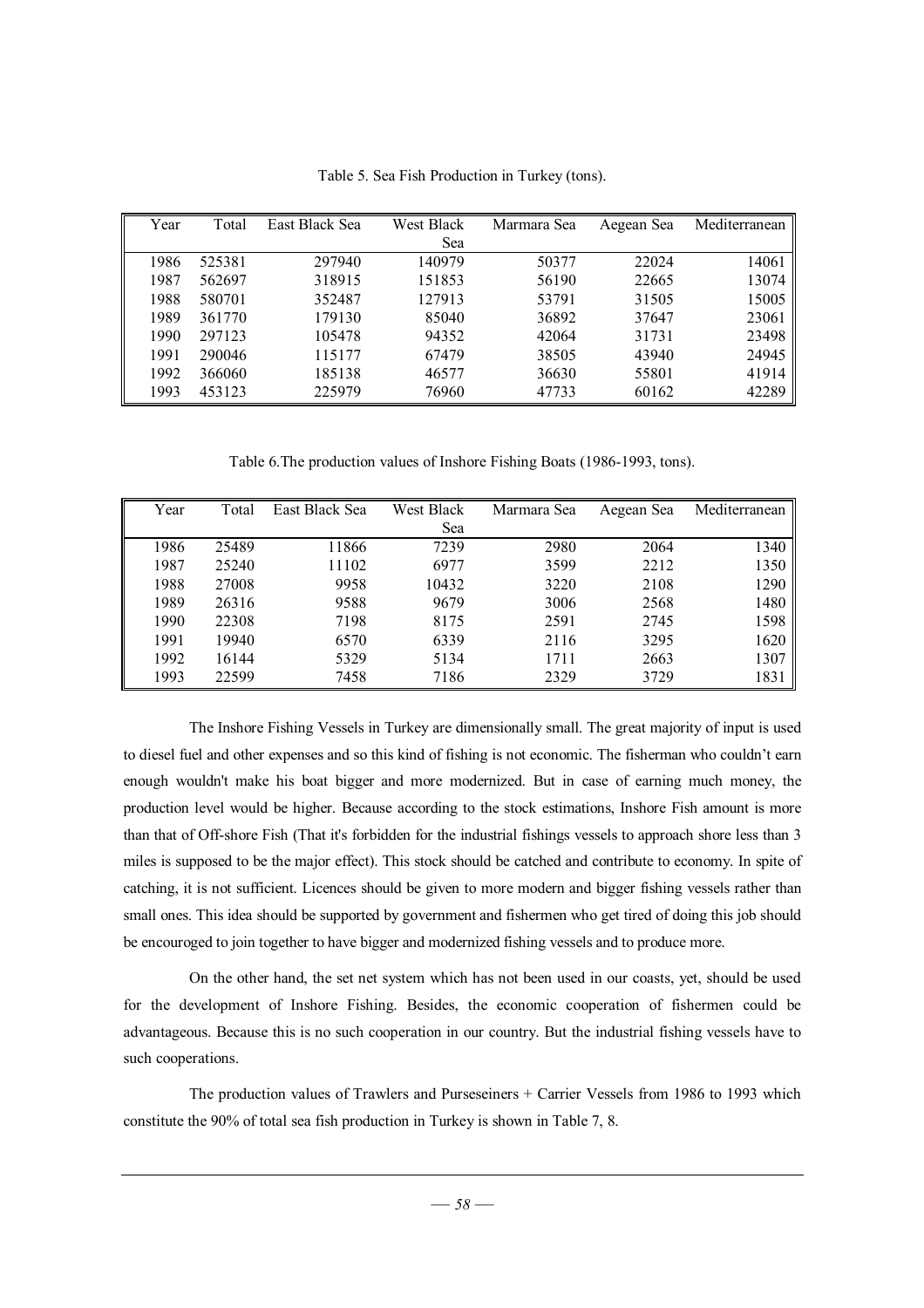| Year | Total  | East Black Sea | West Black | Marmara Sea | Aegean Sea | Mediterranean |
|------|--------|----------------|------------|-------------|------------|---------------|
|      |        |                | Sea        |             |            |               |
| 1986 | 478981 | 286581         | 127000     | 43000       | 14600      | 7800          |
| 1987 | 496597 | 284097         | 140000     | 50200       | 15900      | 6400          |
| 1988 | 489281 | 288581         | 132400     | 47200       | 15300      | 5800          |
| 1989 | 297455 | 152645         | 75097      | 30454       | 31394      | 7505          |
| 1990 | 239169 | 110835         | 65175      | 31541       | 22946      | 8672          |
| 1991 | 236527 | 109091         | 58614      | 30869       | 28846      | 9107          |
| 1992 | 286198 | 131662         | 70977      | 37491       | 34915      | 11162         |
| 1993 | 365780 | 168259         | 90713      | 47918       | 44625      | 14265         |

Table 7.The production values of Purseseiner + Carrier Vessels (1984-1991, in tons).

Table 8.The production values of Trawlers (1984-1991, tons).

| Year | Total | <b>East Black Sea</b> | <b>West Black</b> | Aegean Sea | Mediterranean |
|------|-------|-----------------------|-------------------|------------|---------------|
|      |       |                       | Sea               |            |               |
| 1986 | 46400 | 21400                 | 13200             | 6200       | 5600          |
| 1987 | 66100 | 41600                 | 11000             | 6400       | 7100          |
| 1988 | 91420 | 51000                 | 26820             | 6500       | 7100          |
| 1989 | 64315 | 34381                 | 17334             | 5700       | 6900          |
| 1990 | 57954 | 25536                 | 18204             | 6900       | 7314          |
| 1991 | 53519 | 22760                 | 17850             | 5180       | 7099          |
| 1992 | 79315 | 33909                 | 26764             | 7893       | 10749         |
| 1993 | 87343 | 37321                 | 29373             | 8772       | 11877         |

As it is clear from the all tables and the all figures, the outmost increasion of Purseseiner + Carrier Vessels in number is between 1985-1990. But the production had definite levels between 1984-1987 and it decreased to half of its' value after 1987. In spite of this negativeness, the number of fishing vessel had increased but these fishing vessels in excessive numbers have used up the existing stock unconsciously. In our opinion, this is the result of faulty fishing politics in Turkey. Because, fishing was encouraged and new credits were available to increase the number of fishing vessels without estimating the existing stocks in waters and finally production decreased.

Similarly, the increasion in number of fishing vessels was more than the increasion in production in all years but 1988.

The result of sea fish production in Table 6 is confirming the result about industrial fishing vessels.

The most detailed statistical studies about the unit per catching amounts of industrial vessels were between 1986-1988.

The statistical evaluation of production amount of industrial fishing and average catching amount per unit regarding fishing regions in Turkey is as follows:

l.There wasn't a great production increasion parallel to the increasion in numbers and grosstons of Purseseiner + Carrier Vessels in Eastern Black Sea. Because the unit catching amount per average grosston of fishing vessels decreased from 45 ton/fish production to 30 ton/fish production. Due to this decreasion, ton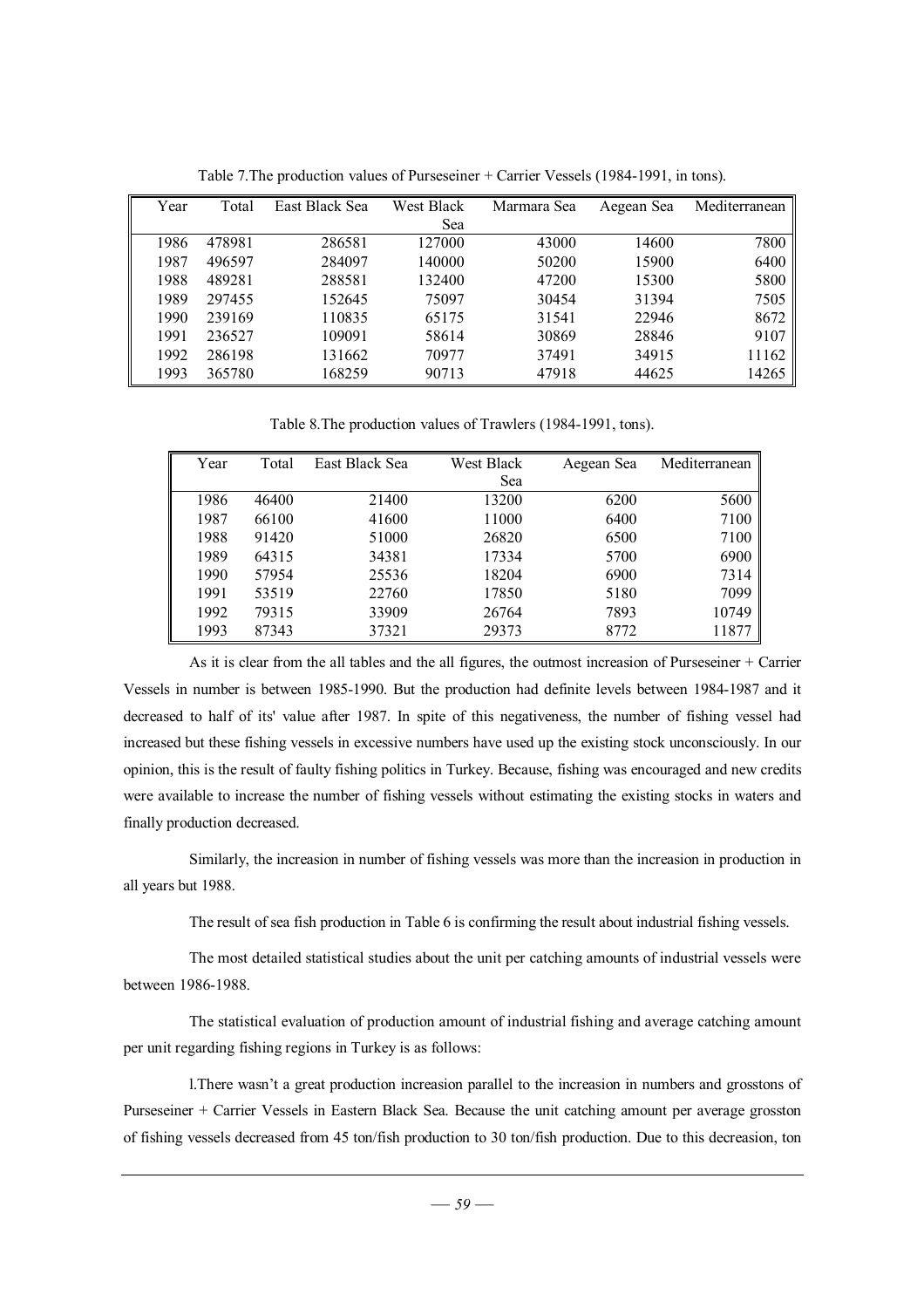over fish production proportion changed from 100 to 60 in Eastern Black Sea. There wasn't an important change in the average catching amount per unit of Purseseiner + Carrier Vessels in Marmara Sea. The least catching amount per unit in this region was 3-4 ton/fish production. These values for Aegean Sea and Mediterranean are 4-7 ton/fish production and 12 ton/fish production sequentially.

2.The only region, in which an increasion in unit catching amount per average grosston of Trawlers in 1984-1988 was estimated, was Eastern Black Sea. The average production per grosston in this region increased from 7 ton fish production to 15 ton fish production. It was estimated that unit per catching amount per average grosston of trawlers in West Black Sea increased from l.4 tons to 4.4 tons. This value decreased from 13 tons to 3 tons in Aegean Sea. There was no significant increase or decrease in values for Trawlers in Mediterranean.

We believe that the following solutions for the problems of Turkish fishery should be underlined.

l.Increasing the catching amount in order to increase the production without estimating the amount of stocks of commercial fish causes decreasion in stock amounts from the point of view of age groups.

2.1n order to solve the problems of fishing, the stocks of commercial demersal and pelagic fish must be estimated with current methods while keeping on catching fish commercially.

3.The production amount in one catching season and the necessary amount of hunting for this production should be determined after estimating stock compositions of commercial species.

4.The excess catching amount should be used in the seas of Mediterranean countries which have good relations with our country.

5.The fish stocks which were not accepted as commercial once should be evaluated again and new sources should be created for the catching amount out of production.

6.The production regions in depths more than 100 m especially in Aegean Sea and Mediterranean and the stocks of commercial demersal fish species in these regions should be estimated. Using of these resources in economy would be a solution for the decreasion of catching amount of Trawlers in Mediterranean.

7.The instruments of existing industrial fishing vessels should be modernized but the increase in number of fishing vessels should not be encouraged.

Estimation of pelagic fish stocks is especially very important for Turkish Fishery since anchovy and sardine take a great part in Turkish Fishery. The data about anchovy has really great importance for our country. The Target Strength studies of these species carried out in National Research Institute of Fisheries Engineering will contribute to the studies about stock estimation of same in Turkey in future.

Finally, I would like to thank to Japanese government and National Research Institute of Fisheries Engineering personnel for supporting me all the time.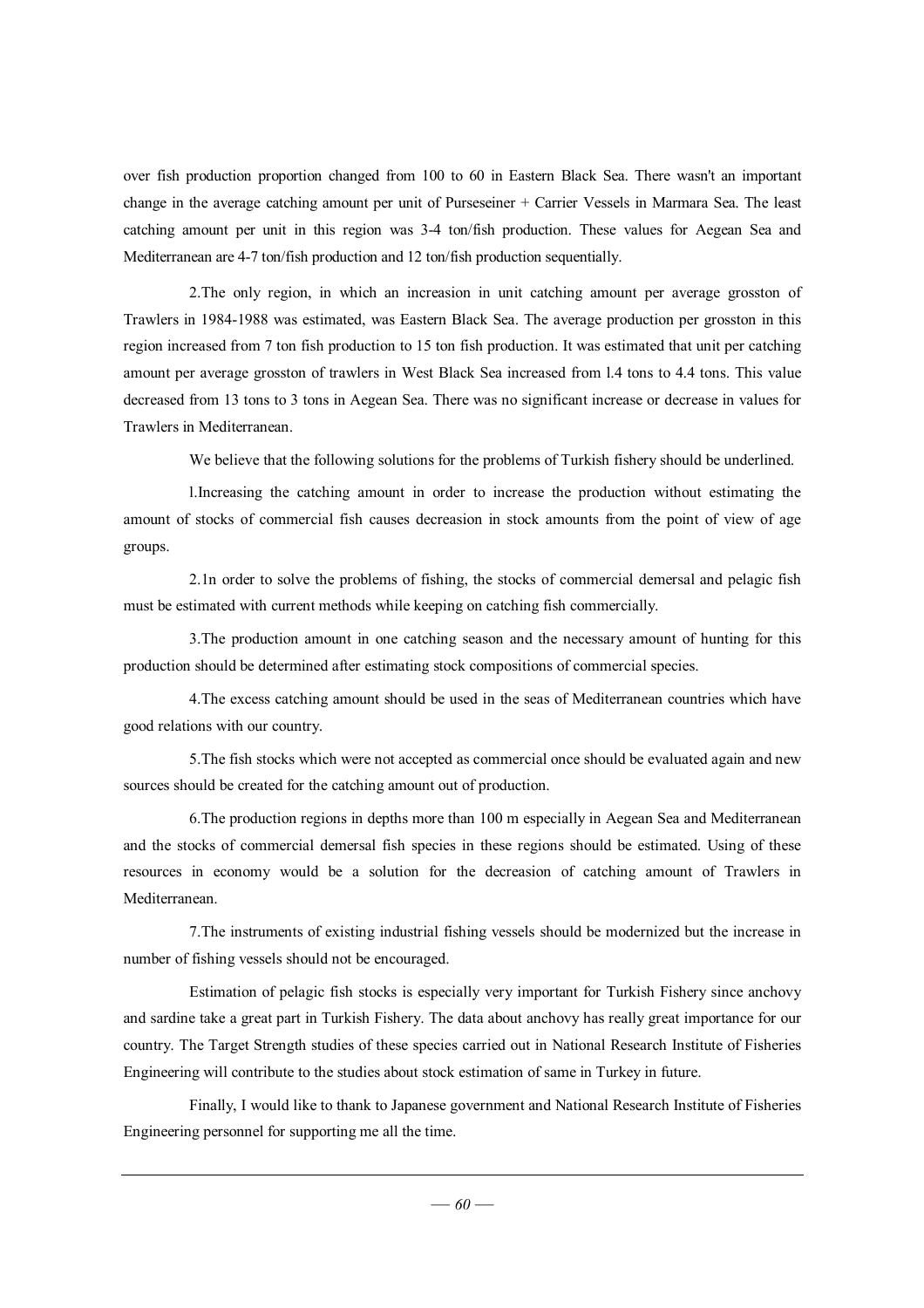#### **ACKNOWLEDGEMENT**

The autors wish to express their thanks to the National Research Institute of Fisheries Engineering Fishing Boat and Instrument Division's Senior Researcher Dr. Yoichi MIYANOHANA who encoraged the work and assisted in preparing this paper.

#### **REFERENCES LIST**

- D.I.E.,1984; Su Ürünleri Anket Sonuçları, Fishery Statistics, Devlet İstatistik Enstitüsü (Prime Ministry State Institute of Statistics). Yayın No: 1166, Ankara.
- D.I.E.,1985; Su Ürünleri Anket Sonuçları, Fishery Statistics, Devlet İstatistik Enstitüsü (Prime Ministry State Institute of Statistics). Yayın No: 1221, Ankara.
- D.I.E.,1986; Su Ürünleri Anket Sonuçları, Fishery Statistics, Devlet İstatistik Enstitüsü (Prime Ministry State Institute of Statistics). Yayın No: 1265, Ankara.
- D.I.E.,1987; Su Ürünleri Anket Sonuçları, Fishery Statistics, Devlet İstatistik Enstitüsü (Prime Ministry State Institute of Statistics). Yayın No: 1387, Ankara.
- D.I.E.,1988; Su Ürünleri Anket Sonuçları, Fishery Statistics, Devlet İstatistik Enstitüsü (Prime Ministry State Institute of Statistics). Yayın No: 1467, Ankara.
- D.I.E.,1989; Su Ürünleri Anket Sonuçları, Fishery Statistics, Devlet İstatistik Enstitüsü (Prime Ministry State Institute of Statistics). Yayın No: 1467, Ankara.
- D.I.E.,1990; Su Ürünleri Anket Sonuçları, Fishery Statistics, Devlet İstatistik Enstitüsü (Prime Ministry State Institute of Statistics). Yayın No: 1513, Ankara.
- D.I.E.,1991; Su Ürünleri Anket Sonuçları, Fishery Statistics, Devlet İstatistik Enstitüsü (Prime Ministry State Institute of Statistics). Yayın No: 1583, Ankara.
- D.I.E.,1992; Su Ürünleri Anket Sonuçları, Fishery Statistics, Devlet İstatistik Enstitüsü (Prime Ministry State Institute of Statistics). Yayın No: 1583, Ankara.
- D.I.E.,1993; Su Ürünleri Anket Sonuçları, Fishery Statistics, Devlet İstatistik Enstitüsü (Prime Ministry State Institute of Statistics). Yayın No: 1583, Ankara.
- D.I.E.,1985; V. Beş Yıllık Kalkınma Planı Özel İhtisas Komisyonu Raporu. Yayın No: DPT.2184.Ö.İ.K.:344, Ankara.
- D.I.E.,1989; VI. Beş Yıllık Kalkınma Planı Özel İhtisas Komisyonu Raporu Yayın No: DPT.2184.Ö.İ.K.:344, Ankara.